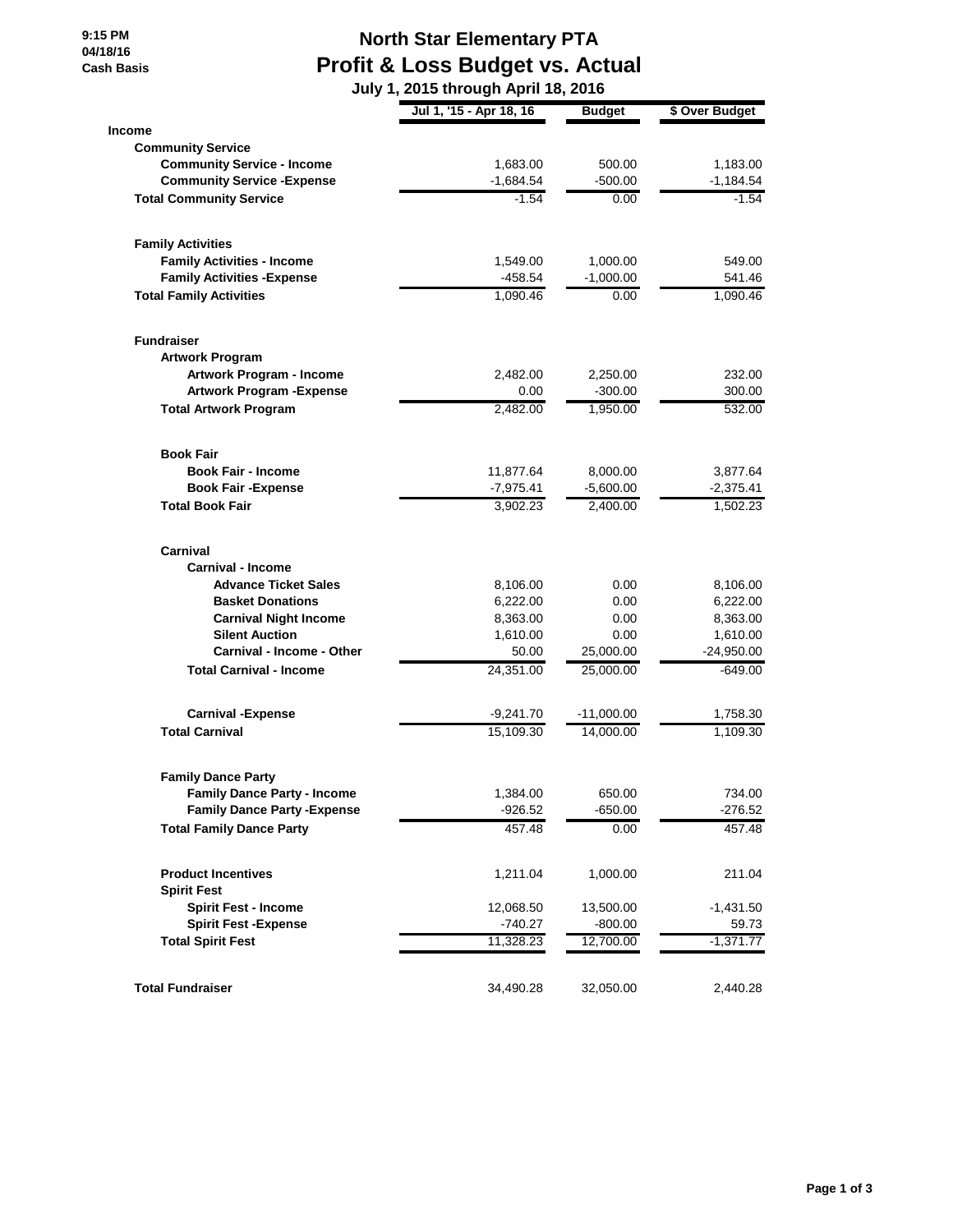## **North Star Elementary PTA Profit & Loss Budget vs. Actual**

|                                     | July 1, 2015 through April 18, 2016 |               |                |  |
|-------------------------------------|-------------------------------------|---------------|----------------|--|
|                                     | Jul 1, '15 - Apr 18, 16             | <b>Budget</b> | \$ Over Budget |  |
| <b>Interest Income</b>              | 18.93                               | 10.00         | 8.93           |  |
| Membership                          |                                     |               |                |  |
| <b>Membership - Income</b>          | 2,675.75                            | 2,500.00      | 175.75         |  |
| <b>Membership - Expense</b>         | $-1,355.75$                         | $-1,300.00$   | $-55.75$       |  |
| <b>Total Membership</b>             | 1,320.00                            | 1,200.00      | 120.00         |  |
| <b>Spirit Wear</b>                  |                                     |               |                |  |
| <b>Spirit Wear - Income</b>         | 5,656.00                            | 5,625.00      | 31.00          |  |
| <b>Spirit Wear - Expense</b>        | $-4,250.40$                         | $-4,500.00$   | 249.60         |  |
| <b>Total Spirit Wear</b>            | 1,405.60                            | 1,125.00      | 280.60         |  |
| <b>Staff Appreciation</b>           |                                     |               |                |  |
| <b>Staff Appreciation - Income</b>  | 708.50                              | 750.00        | $-41.50$       |  |
| <b>Staff Appreciation - Expense</b> | $-1,436.74$                         | $-2,250.00$   | 813.26         |  |
| <b>Total Staff Appreciation</b>     | $-728.24$                           | $-1,500.00$   | 771.76         |  |
| Yearbook                            |                                     |               |                |  |
| Yearbook - Income                   | 7,580.00                            | 7,950.00      | $-370.00$      |  |
| <b>Yearbook -Expense</b>            | 0.00                                | $-7,500.00$   | 7,500.00       |  |
| <b>Total Yearbook</b>               | 7,580.00                            | 450.00        | 7,130.00       |  |
| <b>Total Income</b>                 | 45,175.49                           | 33,335.00     | 11,840.49      |  |
| <b>Expense</b>                      |                                     |               |                |  |
| <b>Academic Competition</b>         |                                     |               |                |  |
| <b>Math Olympiad</b>                | 109.00                              | 218.00        | $-109.00$      |  |
| <b>National Geography Bee</b>       | 100.00                              | 100.00        | 0.00           |  |
| <b>Science Olympiad</b>             | 25.00                               | 50.00         | $-25.00$       |  |
| <b>Spelling Bee</b>                 | 143.50                              | 143.50        | 0.00           |  |
| <b>Stock Market</b>                 | 0.00                                | 160.00        | $-160.00$      |  |
| <b>Total Academic Competition</b>   | 377.50                              | 671.50        | $-294.00$      |  |
| <b>Charitable Assistance</b>        | 424.92                              | 500.00        | $-75.08$       |  |
| <b>Copy/Printing</b>                | 0.00                                | 500.00        | -500.00        |  |
| <b>Family Fitness</b>               | 0.00                                | 50.00         | $-50.00$       |  |
| <b>Field Day</b>                    | 0.00                                | 250.00        | $-250.00$      |  |
| <b>Fifth Grade Activities</b>       | 0.00                                | 1,200.00      | $-1,200.00$    |  |
| <b>Garden Committee</b>             | 0.00                                | 500.00        | $-500.00$      |  |
| <b>Health and Wellness</b>          | 86.73                               | 200.00        | $-113.27$      |  |
| <b>Instructional Support</b>        | 1,804.12                            | 1,900.00      | $-95.88$       |  |
| <b>Insurance</b>                    | 179.00                              | 179.00        | 0.00           |  |
| <b>Monthly Spirit Day</b>           | 30.36                               | 200.00        | $-169.64$      |  |
| Outdoor classroom                   | 0.00                                | 2,500.00      | $-2,500.00$    |  |
| <b>Post Office</b>                  | 52.84                               | 100.00        | $-47.16$       |  |